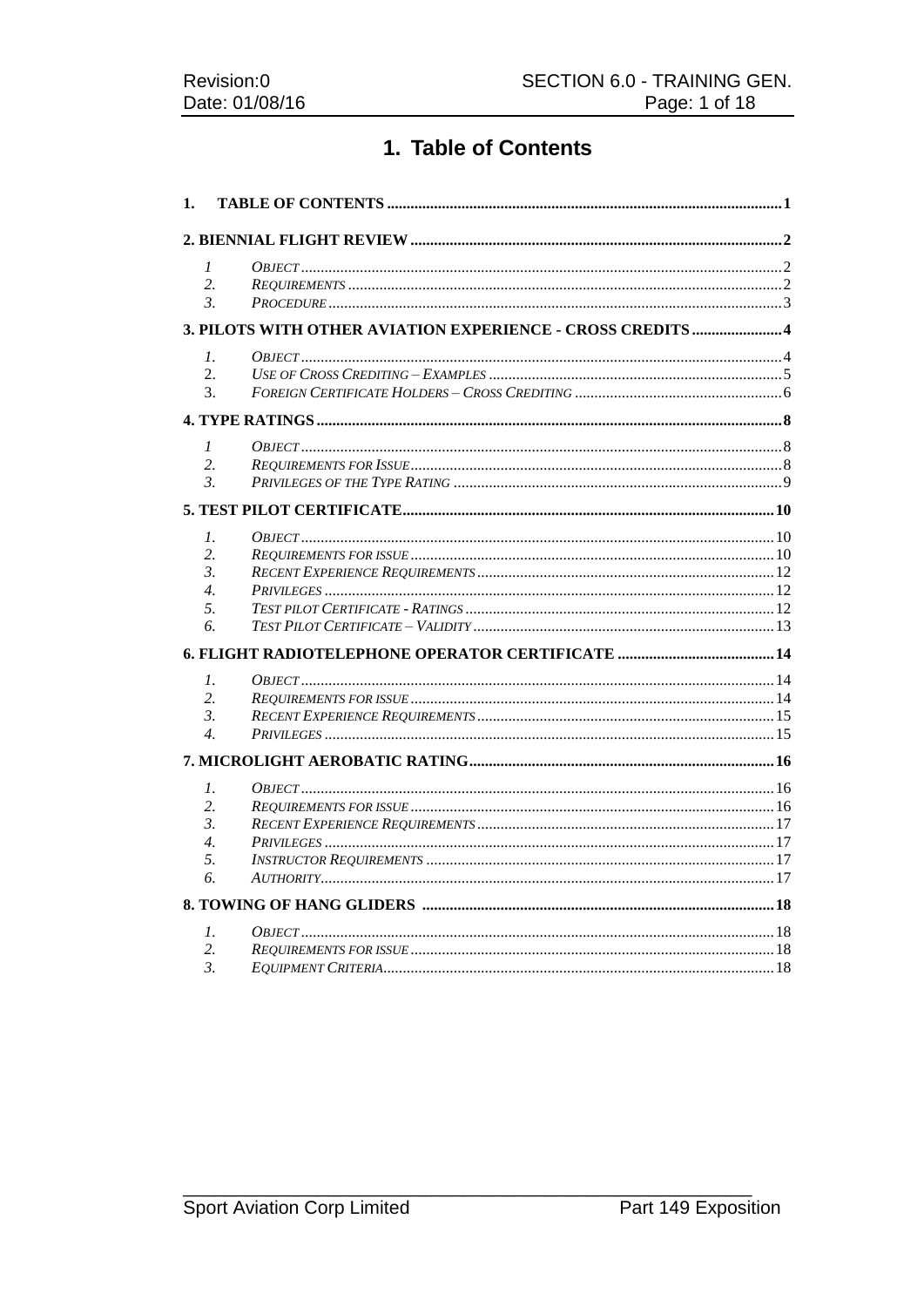### **2. Biennial Flight Review**

#### *1 Object*

The object of this section is to specify:

- (i) the requirements for the Biennial Flight Review.
- (ii) who can carry out the Biennial Flight Review.

### *2. Requirements*

(a) Holders of pilot certificates issued by SAC shall not exercise the privileges of that certificate for longer than 2 years from the date of the issue or renewal flight test for that certificate unless the holder has, in accordance with paragraph (b), successfully completed a flight review within the immediately preceding 2 years, and a record to that effect in the form required by paragraph (c) has been endorsed in the holders logbook.

A BFR may be conducted up to 60 days prior to the expiry date and issued for 2 years from the existing expiry date.

- (b) A Biennial Flight Review (BFR) shall be conducted by an appropriately qualified flight instructor and shall consist of:
	- (i) A review of the current general operating and flight rules applicable to the use of the certificate under review, with particular emphasis upon applicable changes introduced within the immediately preceding 2 year period; and
	- (ii) A written refresher exam covering the aircraft's limitations, performance, weight and balance; and
	- (iii) flight instruction to review those manoeuvres and procedures applicable to the use of the certificate under review.
- (c) When a flight instructor is satisfied that a flight review has been successfully completed, the flight instructor shall certify the pilot's logbook to that effect.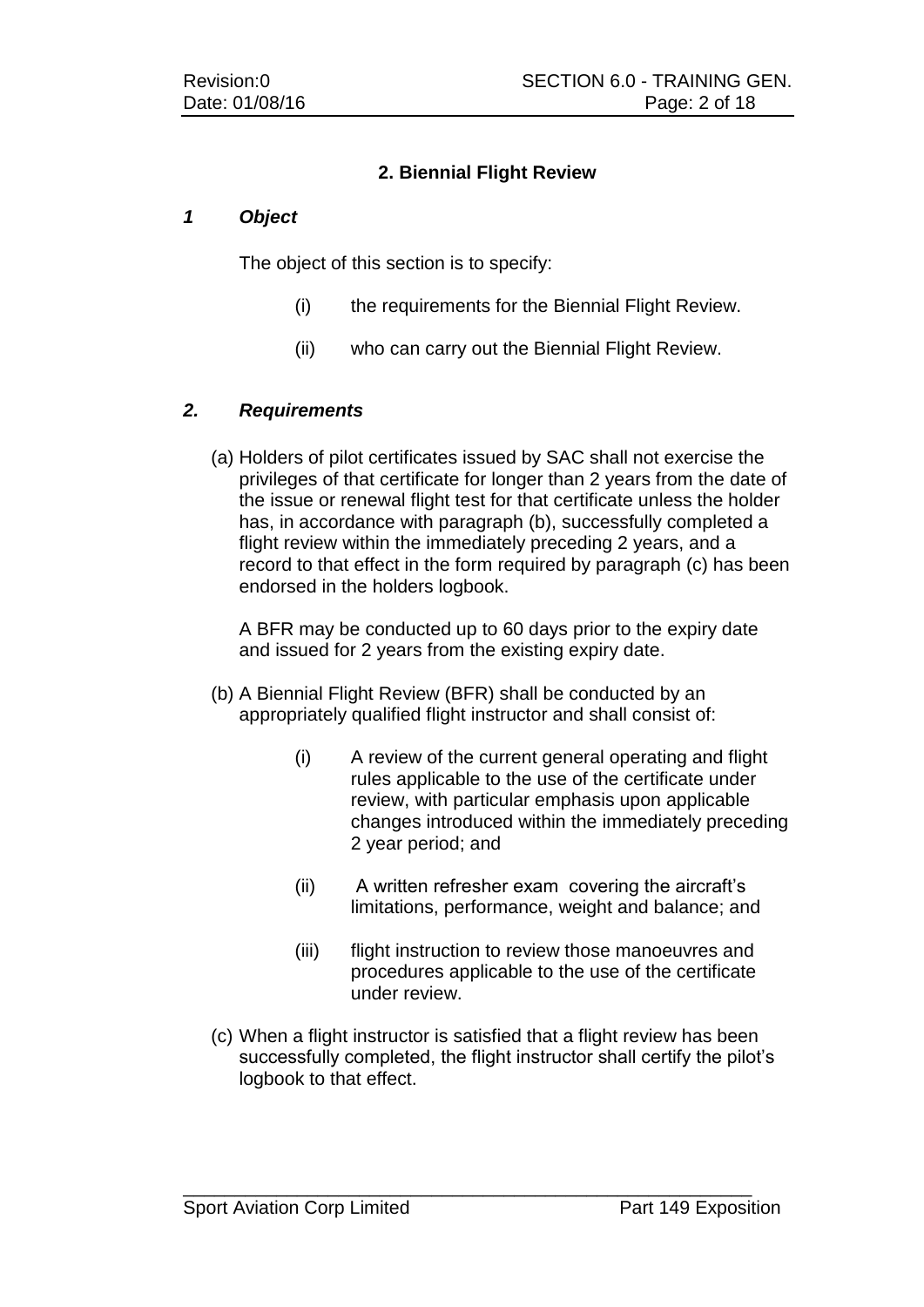### *3. Procedure*

- (a) When a Biennial Flight Review is due, the person holding the flight certificate shall contact a flight instructor and request a Biennial Flight Review.
- (b) The instructor shall carry out the Biennial Flight Review in accordance with para 2, certifying the pilot's logbook, and enter the results into SAC Form 8.4 before returning the signed form to the Secretary/Administrator.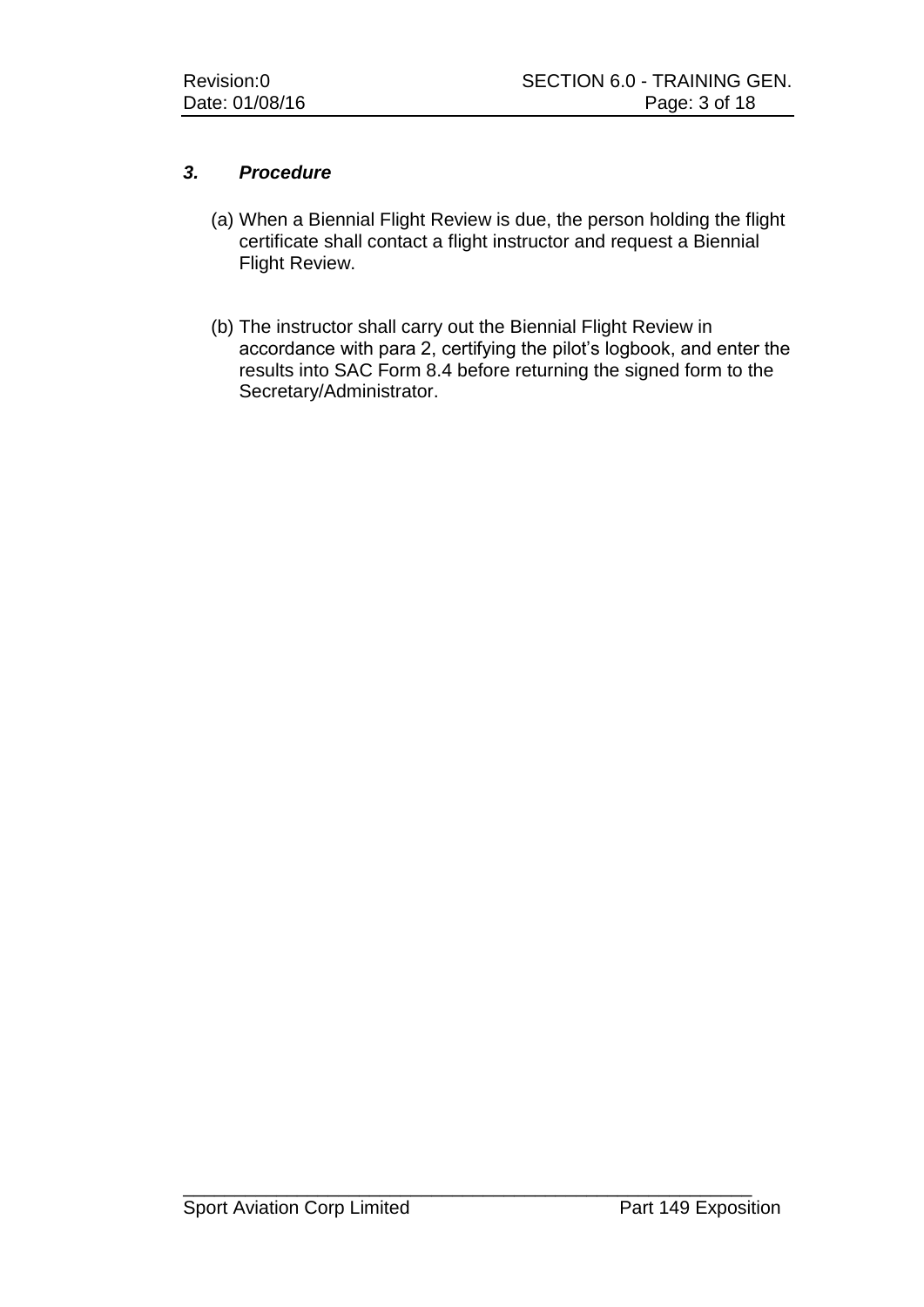## **3. Pilots with Other Aviation Experience - Cross Credits**

#### *1. Object*

- (a) To enable persons holding, or who have held, other aviation Pilots' Licences or Certificates to gain a Pilot Certificate issued by SAC, a degree of recognition for past experience is available.
- (b) Past experience can be cross-credited for certificates with passenger ratings within the following maximum limits:
	- (i) Part 61 trained Students 20 hours credit.
	- (ii) Persons having an invalid part 61 Flight Crew Licence:
		- $\bullet$  Licence invalid more than 2 years  $-25$  hours credit.
		- $\bullet$  Licence invalid less than 2 years  $-30$  hours credit.
	- (iii) Persons holding a current FAI Certificate for Gliding or Glider Pilot Certificate issued through a Glider Association:
		- C' Certificate or above without passenger rating 10 hours credit.
		- $\bullet$  'C' Certificate or above with passenger rating  $-15$ hours credit.
	- (iv) Persons holding a current paragliding Rating PG2 issued by a Paragliding Organisation – 10 hours credit.
	- (v) Persons holding a Microlight Certificate previously issued by a Part 103 or Part 149 Organisation – all logged flight time will qualify towards issue of an equivalent certificate providing the applicant satisfactorily completes a flight test for the Certificate applied for.
	- (vi) Persons holding a current Part 61 Flight Crew Licence (PPL or above), Part 67 medical, and rating on the aircraft type – will qualify for a SAC Advanced Pilot Certificate with passenger endorsement after showing evidence of a current BFR, a brief on Part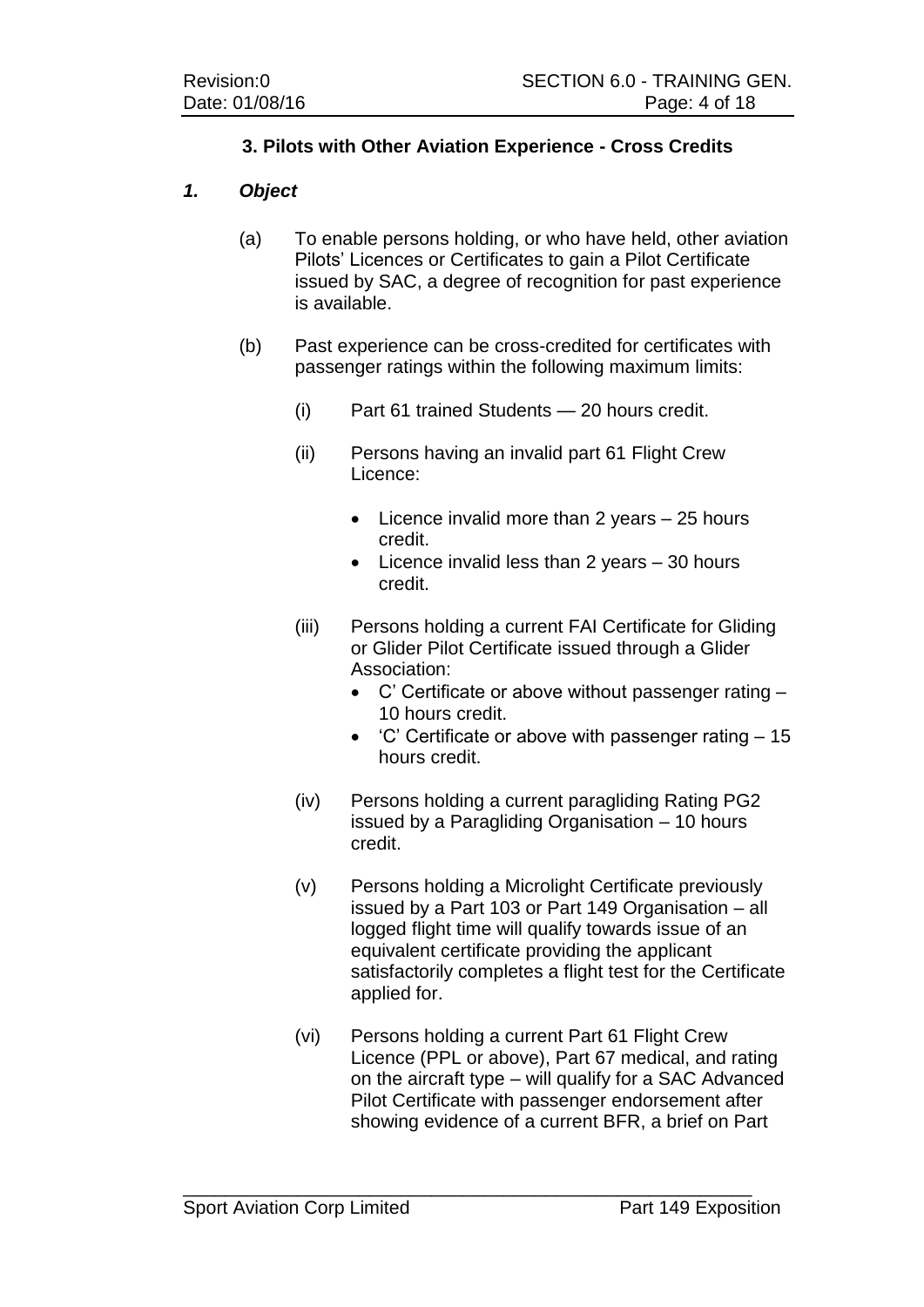103 microlight rules and 2 hrs PIC before carrying a passenger.

**Notes:** A person holding a Part 61 Flight Crew Licence (PPL or above), Part 67 medical, and rated on the aircraft must be a member of a Microlight organisation (SAC) if the rating on the Microlight was issued by a SAC Microlight Instructor under part 103.

A pilot shall not carry another person in a microlight aircraft unless the pilot has been authorised by a microlight organisation to do so –(103.159)(1).

### *2. Use of Cross Crediting – Examples to Advanced / Pass Cert*

- (a) Part 61 trained Student with 10 Hours Requirement: 35 Hrs Credit of 10 Hours S.P.L. 25 Hours Microlight Req (Must complete Cross Country syllabus) 35 Hours Minimum for Advanced Cert. Passenger Rating (Requires 35 hours PIC minimum flight experience).
- (b) Part 61 trained Student with 15 Hours Requirement: 35 Hours Credit of 15 Hours S.P.L. 20 Hours Microlight (Must complete Cross Country syllabus) 35 Hours Minimum for Advanced Cert.. Passenger Rating (Requires 35 hours PIC minimum flight experience).
- (c) Part 61 trained Student with 30 Hours Requirement: 35 Hours Credit of 20 Hours S.P.L. 15 Hours Microlight (Must include Cross Country syllabus) 35 Hours Minimum for Advanced Cert. Passenger Rating (Requires 35 hours PIC minimum flight experience).
- (d) P.P.L Invalid for 3 Years Requirement Credit of 25 Hours P.P.L. 10 Hours Microlight, Includes a type rating, Stage 3 dual navigation exercise, BFR and 2 hours solo before passenger rating,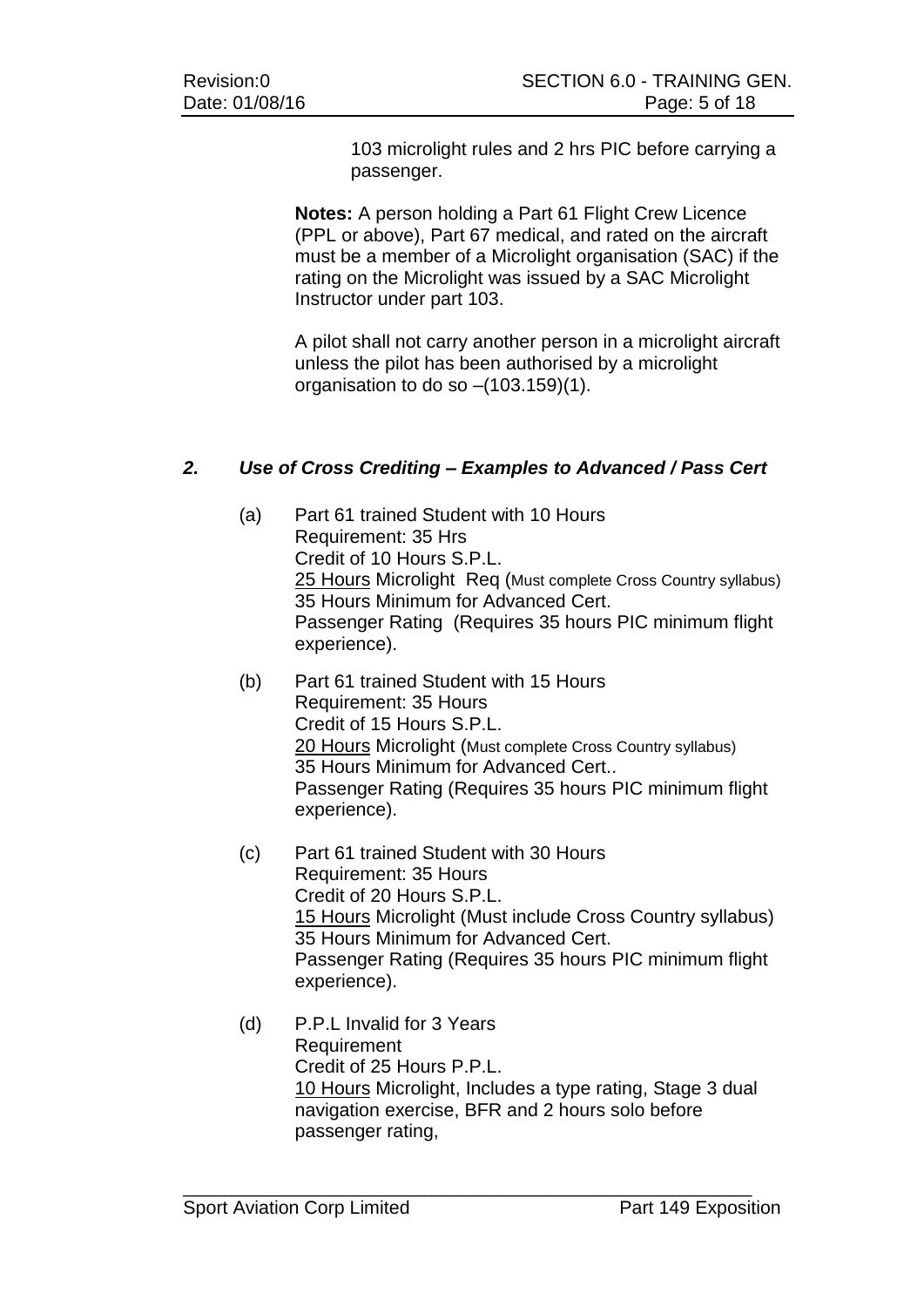Passenger Rating (Requires 35 hours PIC minimum flight experience).

(e) P.P.L. Invalid for 1 Year Requirement: Credit of 30 Hours P.P.L.. 5 Hours Microlight, Includes a type rating, Stage 3 dual navigation exercise, BFR, and 2 hours solo before passenger rating Passenger Rating (Requires 35 hours PIC minimum flight experience).

## *3. Foreign Certificate Holders – Cross Crediting*

Persons holding Microlight (Ultralight) Pilot Certificates (Licences) issued by a foreign authority, agency or organisation may be eligible for these to be validated for flight in New Zealand or for the issue of a SAC Microlight Pilot Certificate providing they meet certain parameters.

- (a) Short Term validation is available to pilots are visitors or tourists who can produce their:
	- valid foreign pilot certificate indicating the level of attainment and privileges;
	- valid foreign medical certificate;
	- pilot's logbook.

The pilot will be required by SAC to:

- become a SAC client paying the standard fee in Section 1 Para 12;
- be briefed by a SAC instructor on Part 91 and 103 Rules pertaining to the rules of the air, the local airspace, and the operation of Microlight Aircraft in New Zealand; and
- successfully complete a Flight assessment to BFR standard with a SAC instructor.
- An appropriately qualified and experienced foreign pilot who for the purpose of test flying a new aircraft may be exempt from the BFR requirement. The SAC Operations officer will consider the application as long as they can provide proof to SAC that they are rated and current on type, have the appropriate overseas equivalent qualification and comply with all other SAC foreign pilot requirements. Passengers must not be carried by the foreign pilot until a flight test is carried out by a SAC Instructor.

\_\_\_\_\_\_\_\_\_\_\_\_\_\_\_\_\_\_\_\_\_\_\_\_\_\_\_\_\_\_\_\_\_\_\_\_\_\_\_\_\_\_\_\_\_\_\_\_\_\_\_\_\_\_\_

The SAC Instructor will then: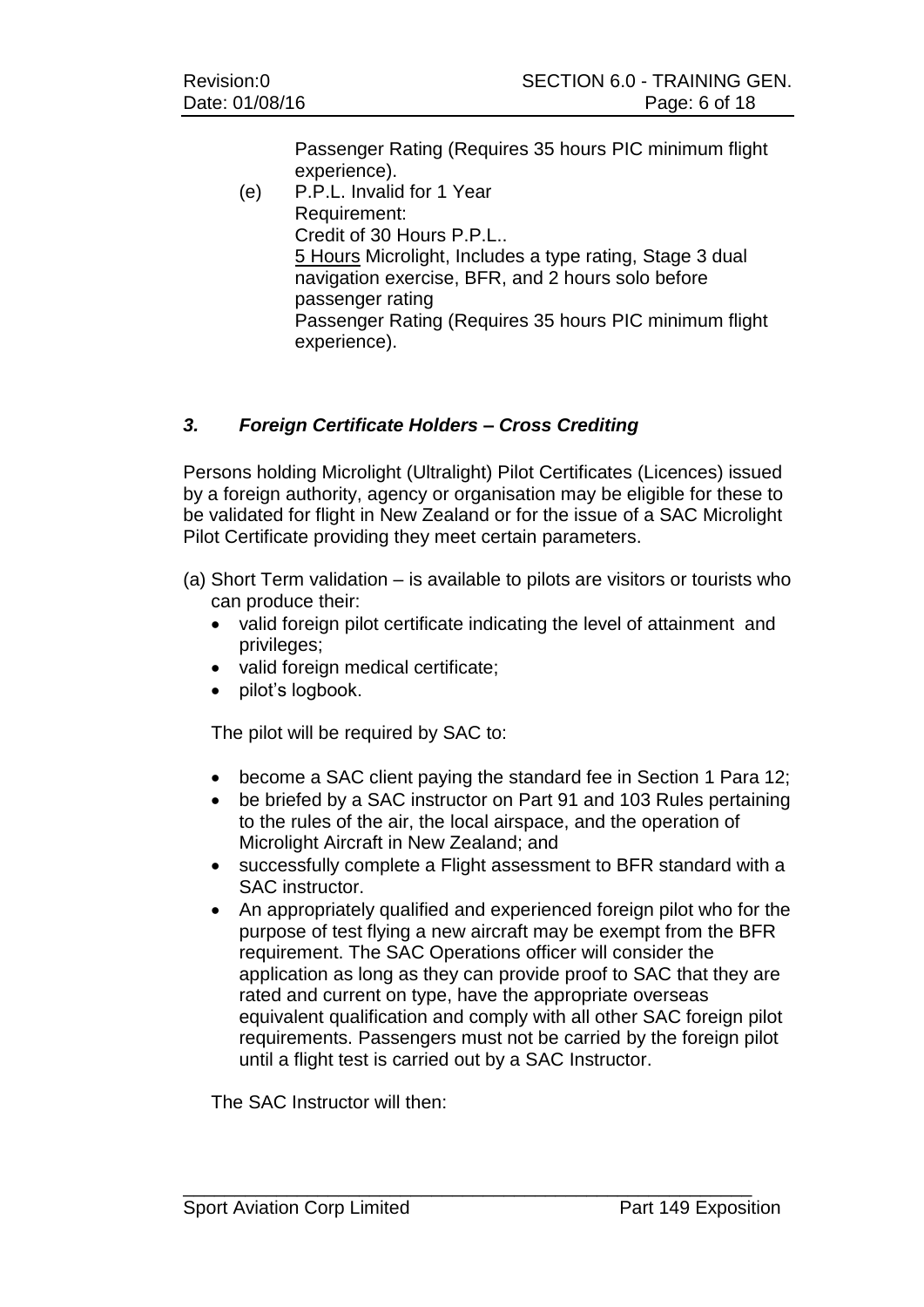- make a logbook entry giving a validation period of not more than one calendar month or the expiry date on the medical certificate whichever is the soonest; and
- forward the Client Application, fees, and competed flight assessment, copies of the foreign documentation, with comments to SAC Head Office.
- (b) Conversion of Foreign Certificates to SAC Microlight Pilot Certificates may be carried out to the following procedure providing the pilots can produce their:
	- valid foreign pilot certificate indicating the level of attainment and privileges;
	- valid foreign medical certificate;
	- pilot's Logbook.

The pilot will be required by SAC to:

- become a SAC client paying the standard fee in Section 1 Para 12;
- sit and pass the SAC Aviation Law examination; and
- present a valid SAC medical declaration and certificate; and
- successfully complete a Flight assessment with an ATO to BFR standard to the level equating with the foreign certificate.

The ATO will then:

- forward the Client Application, fees, copies of the medical declaration and certificate and foreign documents, and competed flight assessment to SAC Head Office.
- Make a recommendation as to which level within the SAC system a certificate should be issued; and
- Make a recommendation as to whether any further examination (written, oral, of flight assessment) should be carried out prior to certificate issue.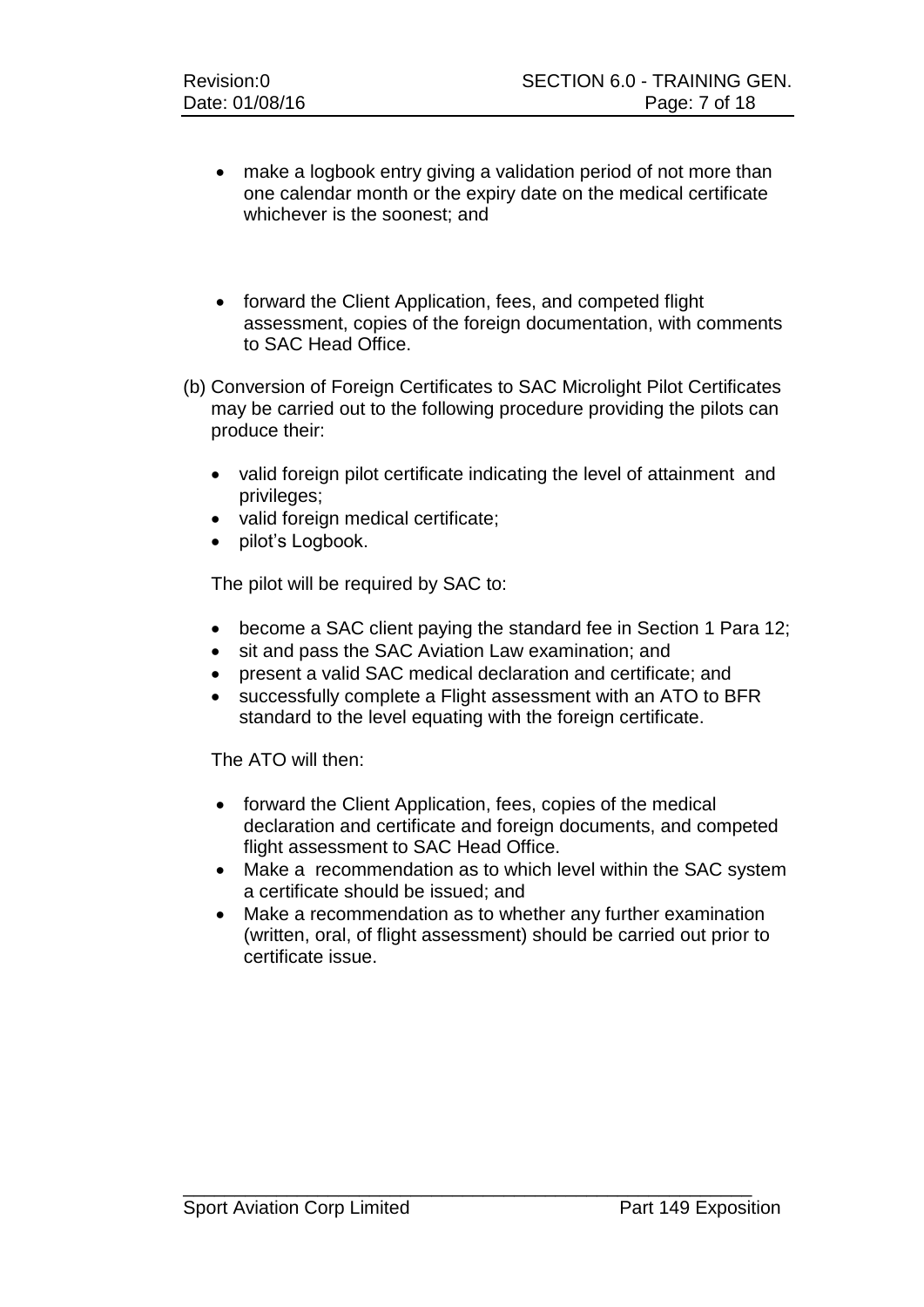## **4. Type Ratings**

#### *1 Object*

The object of this section is to specify:

- (i) the requirements for issue
- (ii) the recent experience requirements
- (iii) the privileges of the Type Rating.

#### *2. Requirements for Issue*

- (a) Type ratings are required for all High Performance Microlights, by type, as defined in Sec.  $1 - 5$ , Definitions.
- (b) If the High performance Microlight is the first Tail Wheel Type Rating sought, then dual instruction on tail wheel aircraft is required. A new type rating is required if the Microlight is a tail wheel version of a tricycle landing gear type on which a rating is already held.
- (c) For a new type of aircraft where a type rating has never been issued before, an ATO or microlight Instructor, holding a Test Pilot Rating, may self-rate him/herself providing he/she has satisfactorily completed a test flight programme on the aircraft type.
- (d) A full briefing and logbook endorsement is required for first Microlight flown with Variable Pitch, Constant Speed Unit Propeller, Retractable Undercarriage or Turbocharged/Supercharged Engines.
- (e) For issue of a type rating, an instructor with a high performance type rating in the group for which the rating is sought shall ensure that:
	- (i) A full briefing on the operating requirements and limitations of the type is carried out;
	- (ii) Satisfactory operational and technical knowledge of the aircraft type is demonstrated by oral and written examination (SAC Form 8.19);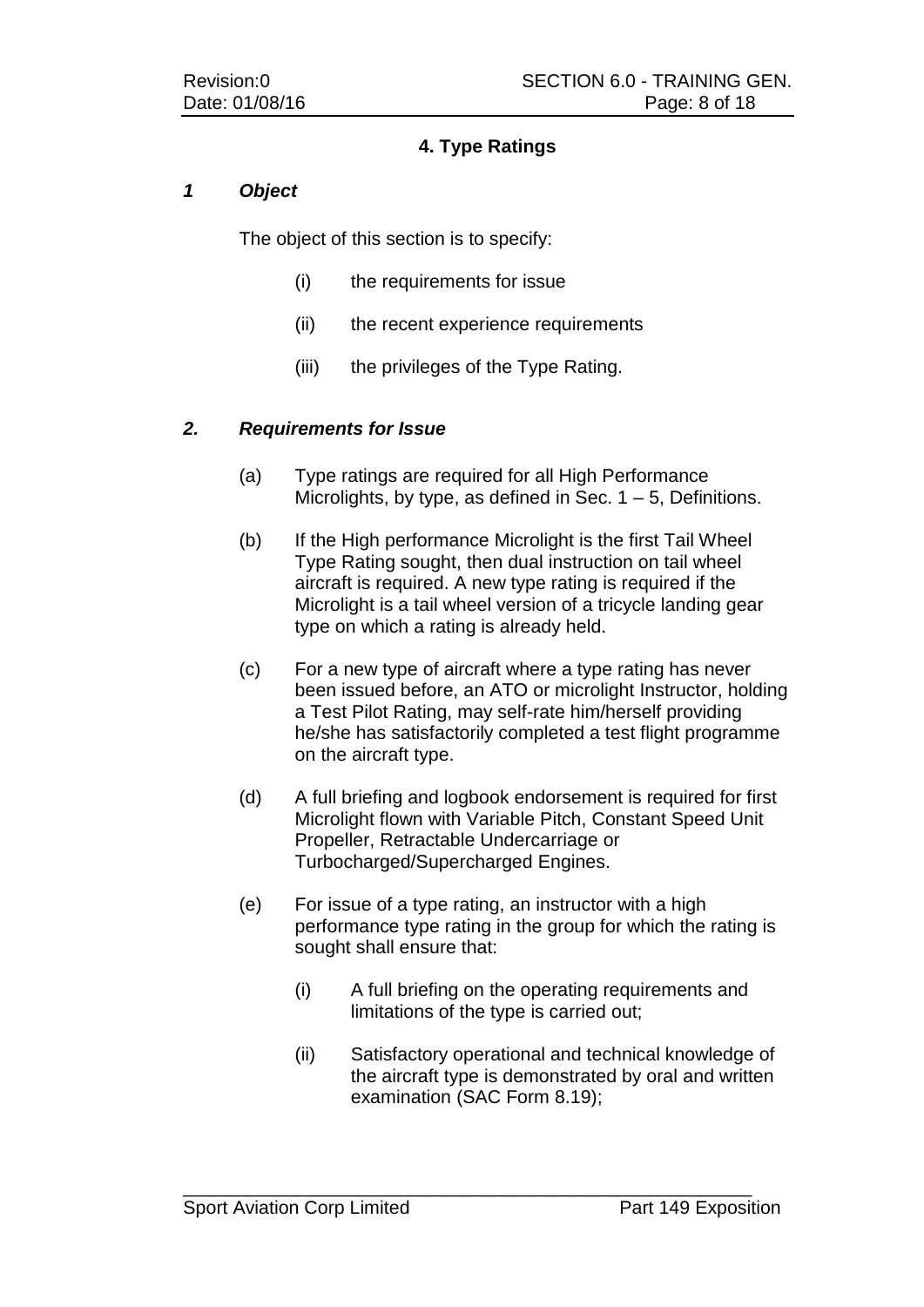- (iii) The ability to perform competently manoeuvres appropriate to the aircraft type is demonstrated;
- (iv) For Class 2 Microlights a dual check flight with an instructor with a High Performance Type Rating in the group for which the rating is sought;
- (vii) An appropriate log book endorsement is made.

#### *Aircraft type rating experience*

Aircraft are listed in Groups as follows:

- **1. Multi-engined microlight**; initial issue 5 hours dual, 3 hours solo. Subsequent types — 1 hour dual, 1 hour solo.
- **2. Multi-engined centreline-thrust microlight**; 2 hours dual, 1 hour solo.
- **3. Single engined microlight operating on land onl**y; 1 hour dual, 1 hour solo, except that persons appointed as SAC ATOs are exempt from this experience requirement and may self rate.
- **4. Single engined microlight ski-plane**; using snow as the sole take-off and landing medium — 3 hours dual, 2 hours solo.
- **5. Single engined microlight seaplan**e; using water as the sole take-off and landing medium, initial issue — 5 hours dual, 2 hours solo. Subsequent types — 2 hours dual, 1 hour solo.

#### **Notes:**

- 1. The solo requirements are only required before carrying passengers or instructing.
- 2. With the exception of single engined microlights operating on land only, SAC ATO and Instructors must hold or have held a rating in the group under Part 61 or Part 149 before issuing a type rating.
- 3. The hourly limitations for dual shown above are **minimums** only and dual conversion may take longer dependant on the pupil's performance and the instructor's judgement.

### *3. Privileges of the Type Rating*

A Type Rating permits a pilot-in-command to:

- (a) Fly solo in a high performance microlight, of the type the rating is held for;
- (b) Carry passengers in a high performance microlight, of the type the rating is held for, providing the person holds an Intermediate Pilot Certificate endorsed for passenger carrying, or an Advanced Pilot Certificate endorsed with a Passenger Rating.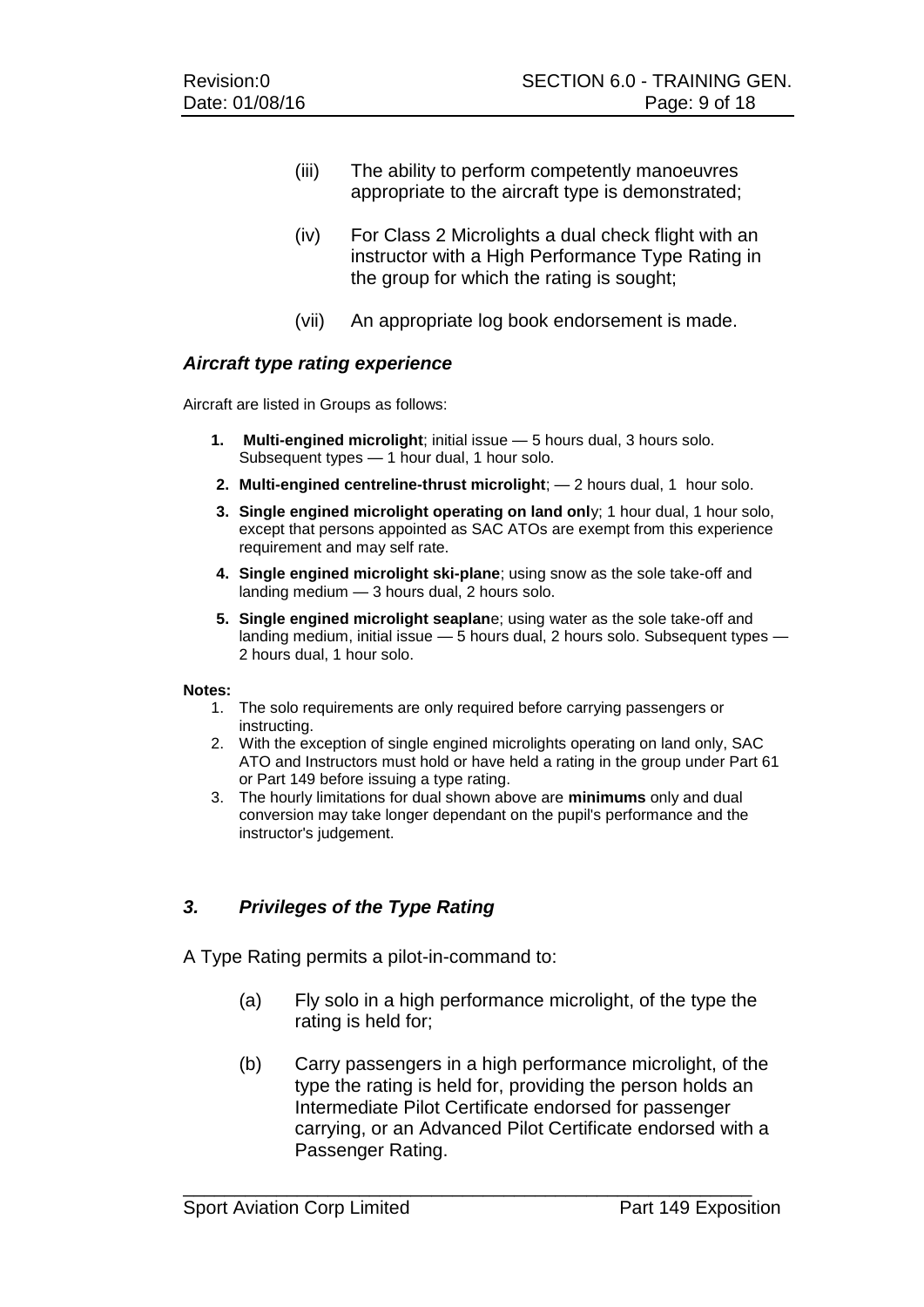### **5. Test Pilot Certificate**

### *1. Object*

- (a) The object of this section is to specify:
	- (i) the requirements for issue
	- (ii) the recent experience requirements
	- (iii) the requirements for renewal; and
	- (iv) the privileges of the Test Pilot Certificate.

### *2. Requirements for issue*

An applicant seeking a Test Pilot Certificate.

- (i) Should be the holder of a Microlight Instructor Certificate; or
- (ii) Should be the holder of a Microlight Advanced Pilot Certificate;
- (iii) Should have a minimum of 150 hours Pilot in Command for the Group Rating of the Microlight Aircraft that the Certificate is to be endorsed for; or
- (iv) Should hold or have held a test pilot approval issued by CAA for testing amateur-built aircraft or have a test pilot certificate issued by an equivalent overseas organisation.
- 2.1 Prior to issue of a Test Pilot Certificate an applicant is required:
	- (a) To attend a test pilot course run by an approved SAC representative with the appropriate test pilot endorsement;
	- (b) To pass a written and practical examination on principles of flight, air and airflow, air resistance, aerofoils, lift and drag, thrust, level flight, gliding, climbing, manoeuvres, stability, control, flutter, performance, and weight and balance;
	- (c) To satisfactorily demonstrate test flight procedures in flight (based on the SAA Flight Test Schedule CAA Form 2118);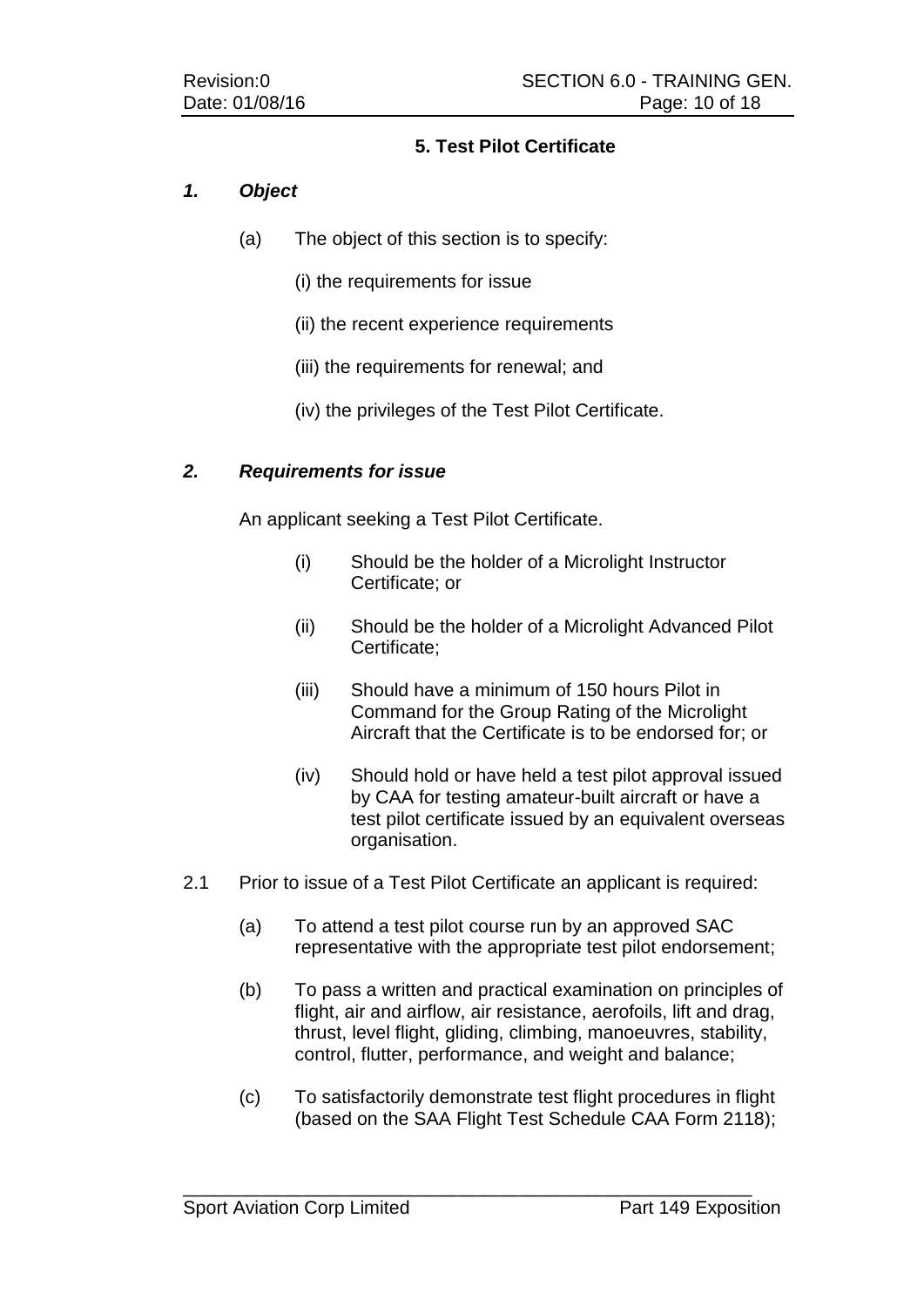- 2.2 The detailed syllabus of examination in the above subject is set out below:
	- (a) Basic Aircraft design
	- (b) Basic Aircraft structures
	- (c) Applied aerodynamics airfoils M.A.C.
	- (d) Principles of aircraft stability
	- (e) Aircraft performance measurements
	- (f) Weight and balance
	- (g) Flutter
	- (h) Powerplant systems
	- (i) Instrument systems
	- (j) Fuel systems
	- (k) Preparation of aircraft for test flight.
	- (l) Safety precautions ground/air
	- (m) Pilot preparation for test flight
- 2.3 Prior to demonstrating flight test procedures for a Test Pilot Certificate an applicant must have completed:–

#### **Fixed Wing**

(a) not less than 130 hours in Microlight Aircraft which must include at least 10 hours of cross-country flying, if all experience has been in Microlight Aircraft; or

(b) 150 hours flight time in aircraft of which 20 hours must be in Microlight Aircraft.

#### **Rotorcraft**

Helicopters - Refer Section 6.2 Training - Helicopter Gyroplanes - Refer Section 6.3 Training - Gyroplanes

#### 2.4 Fixed Wing

Where the applicant **is the holder** of a valid Flight Instructor Rating - Aeroplane Category A, B or C, they must complete a minimum of 5 hours flight time in Microlight Aircraft before undertaking Microlight Test Flying.

Rotorcraft Helicopters - Refer Section 6.2 Training - Helicopters Gyroplanes - Refer Section 6.3 Training - Gyroplanes

\_\_\_\_\_\_\_\_\_\_\_\_\_\_\_\_\_\_\_\_\_\_\_\_\_\_\_\_\_\_\_\_\_\_\_\_\_\_\_\_\_\_\_\_\_\_\_\_\_\_\_\_\_\_\_

#### 2.5 Fixed Wing

An applicant who **does not hold** a current or Valid Flight instructor Rating - Aeroplane Category A, B or C but who has previously held such a rating will be required to complete 10 hours flight time in Microlight Aircraft before undertaking Microlight Test Flying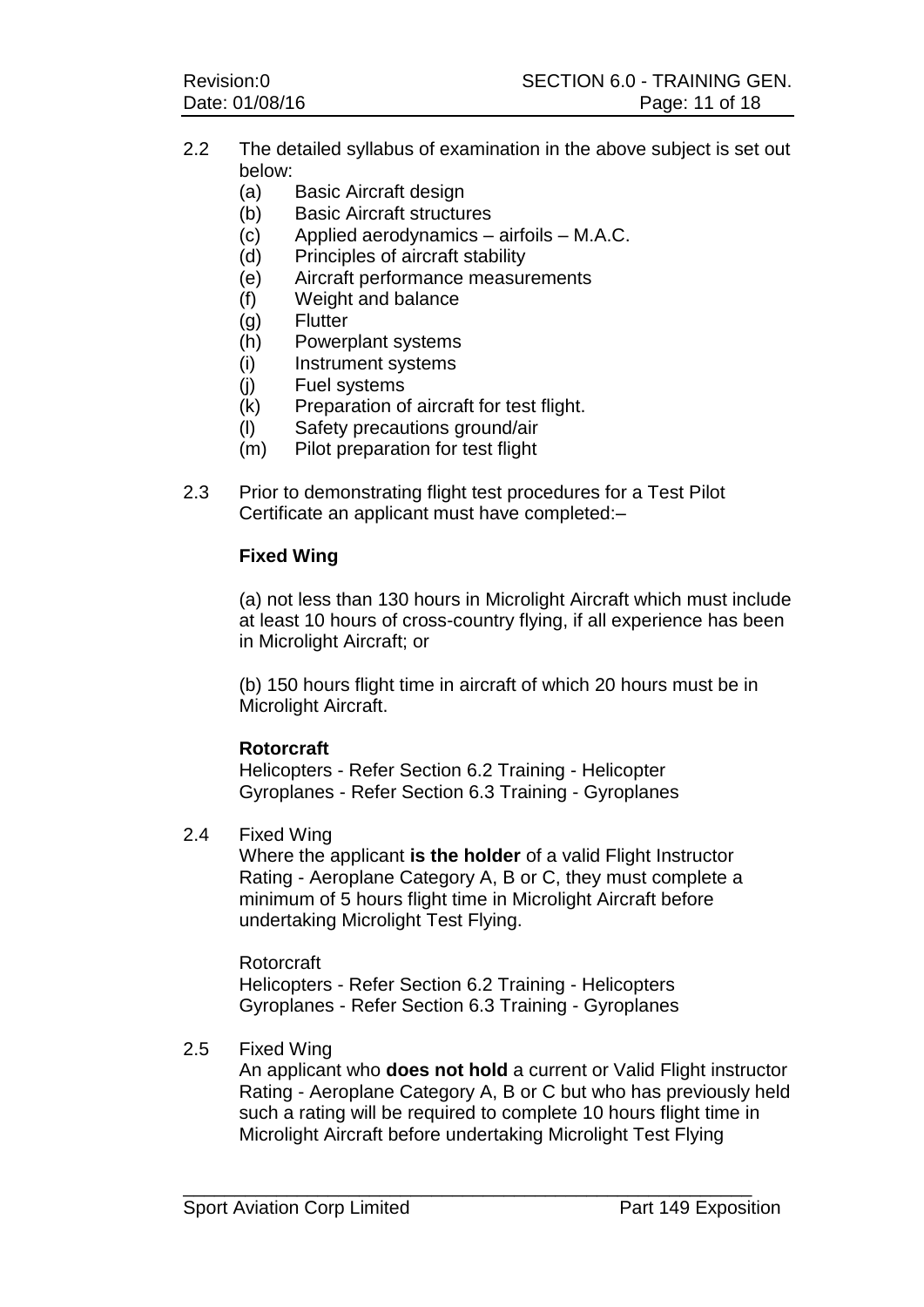#### Rotorcraft

Helicopters - Refer Section 6.2 Training - Helicopters Gyroplanes - Refer Section 6.3 Training - Gyroplanes

#### *3. Recent Experience Requirements*

- 3.1 The holder of the Test Pilot Certificate must not exercise the privileges of their certificate to act as a test pilot in a Microlight unless:
	- (a Within the immediate preceding 90 days they have carried out at least three takeoffs and landings in a microlight aircraft of the same group, and
	- (b) Within the immediate preceding 24 months he/she has demonstrated to an authorised testing officer designated by the Sport Aviation Corp. their competency to carry out duties appropriate to a Test Pilot Certificate in accordance with the syllabus set out in Sec.6.0 – 5 - 2.2

#### *4. Privileges*

4.1 A Test Pilot Certificate authorises the holder to test fly any Microlight that the certificate holder has a group rating for.

### *5. Test Pilot Certificate - Ratings*

- 5.1 All Test Pilot Certificates shall be endorsed with group ratings in accordance with the schedule below.
	- (a) Group A: Valid for the operation of Weight Shift Microlight Aircraft only.
	- (b) Group B: Valid for the operation of Three Axis Control Microlight Aircraft only.
	- (c) Group C: Valid for the operation of Combined Control Microlight Aircraft only.

\_\_\_\_\_\_\_\_\_\_\_\_\_\_\_\_\_\_\_\_\_\_\_\_\_\_\_\_\_\_\_\_\_\_\_\_\_\_\_\_\_\_\_\_\_\_\_\_\_\_\_\_\_\_\_

(d) Group G: Valid for the operation of Microlight Gyroplanes only.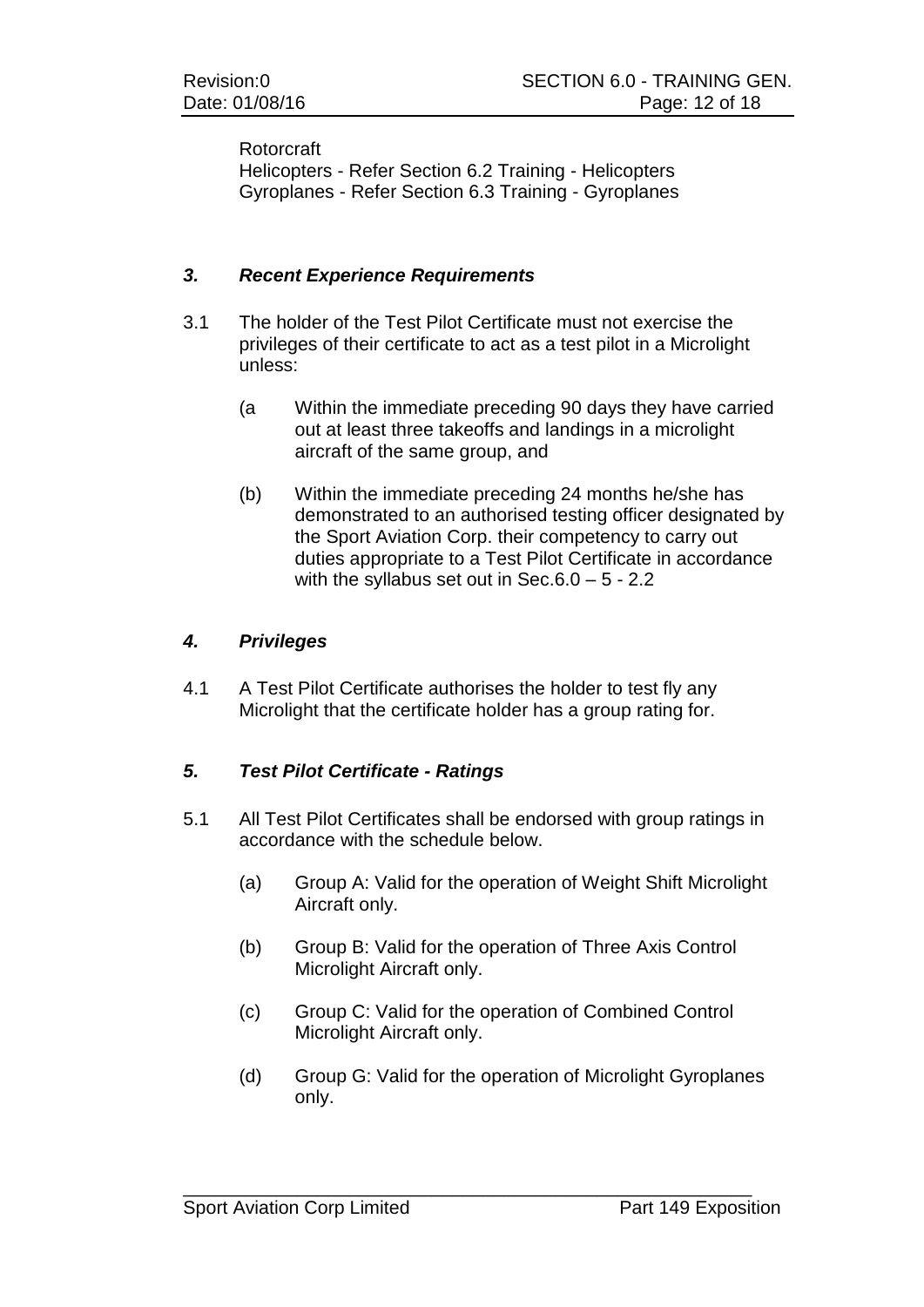- (e) Group H: Valid for the operation of Microlight Helicopters only.
- (f) Group P: Valid for the operation of Powered Paragliders only.
- (g) Group J: Valid for the operation of Microlight Jet Packs only.
- (h) High performance Microlights of all the above groups are subject to type ratings. Refer Sec. 6.0 - 4.

### *6. Test Pilot Certificate – Validity*

6.1 Test Pilot Certificates shall be valid for 2 years from date of issue and renewed automatically providing the recent experience requirements remain valid.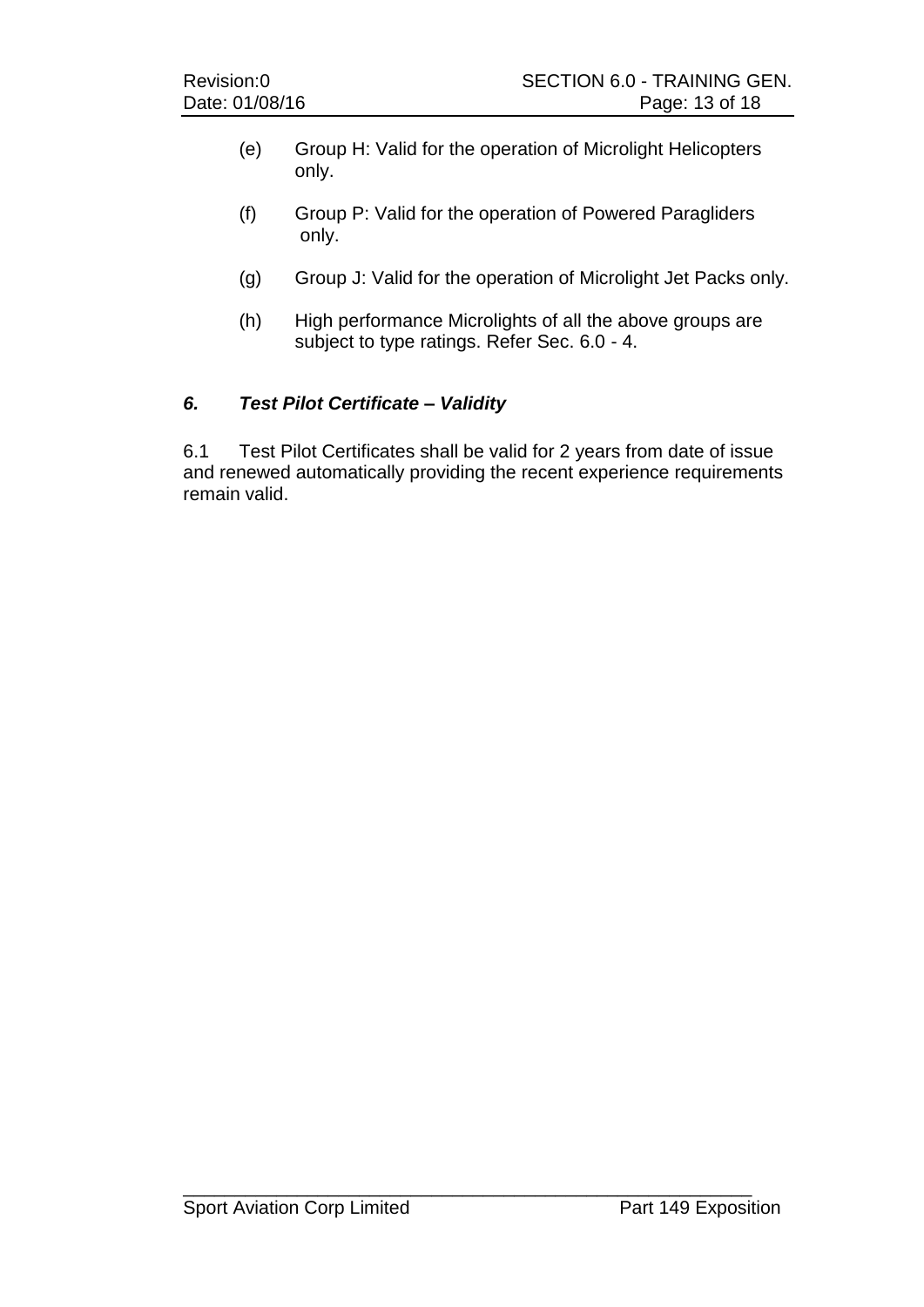## **6. Flight Radiotelephone Operator Certificate**

#### *1. Object*

- (a) The object of this section is to specify:
	- - (i) the requirements for issue<br>(ii) the privileges of the Flight the privileges of the Flight Radiotelephone Operator Certificate.

#### *2. Requirements for issue*

An applicant seeking a Flight Radiotelephone Operator Certificate should have a current Flight Crew Certificate issued by a Part 149 Aviation Recreation Organisation.

- 2.1 Prior to issue of a Flight Radiotelephone Operator Certificate an applicant is required:
	- (a) To pass a written and practical examination based on the curriculum in 2.2;
	- (b) To demonstrate competency in the use of aircraft radiotelephones and radiotelephone procedures.
- 2.2 The detailed curriculum for a Flight Radiotelephone Operator Certificate is set out below:
	- (a) Controls Correct manipulation and adjustment of the controls of an aeronautical radiotelephone transceiver.
	- (b) Communication Transmission and reception of spoken messages competently and in accordance with prescribed procedures.
	- (c) Practices Knowledge of approved aeronautical radiotelephone practices and procedures.

- (d) Rules Knowledge of rules which are pertinent to the duties, responsibilities and privileges of the flight radiotelephone rating.
- (e) General radiotelephony procedures Language to be used, word spelling, transmission of numerals, procedure words and phrases, time system, establishment of communications, frequencies to be used, failure of communications, identification of service, radiotelephony call signs of aircraft, procedures for exchange of messages, corrections and repetitions tests, readability scale.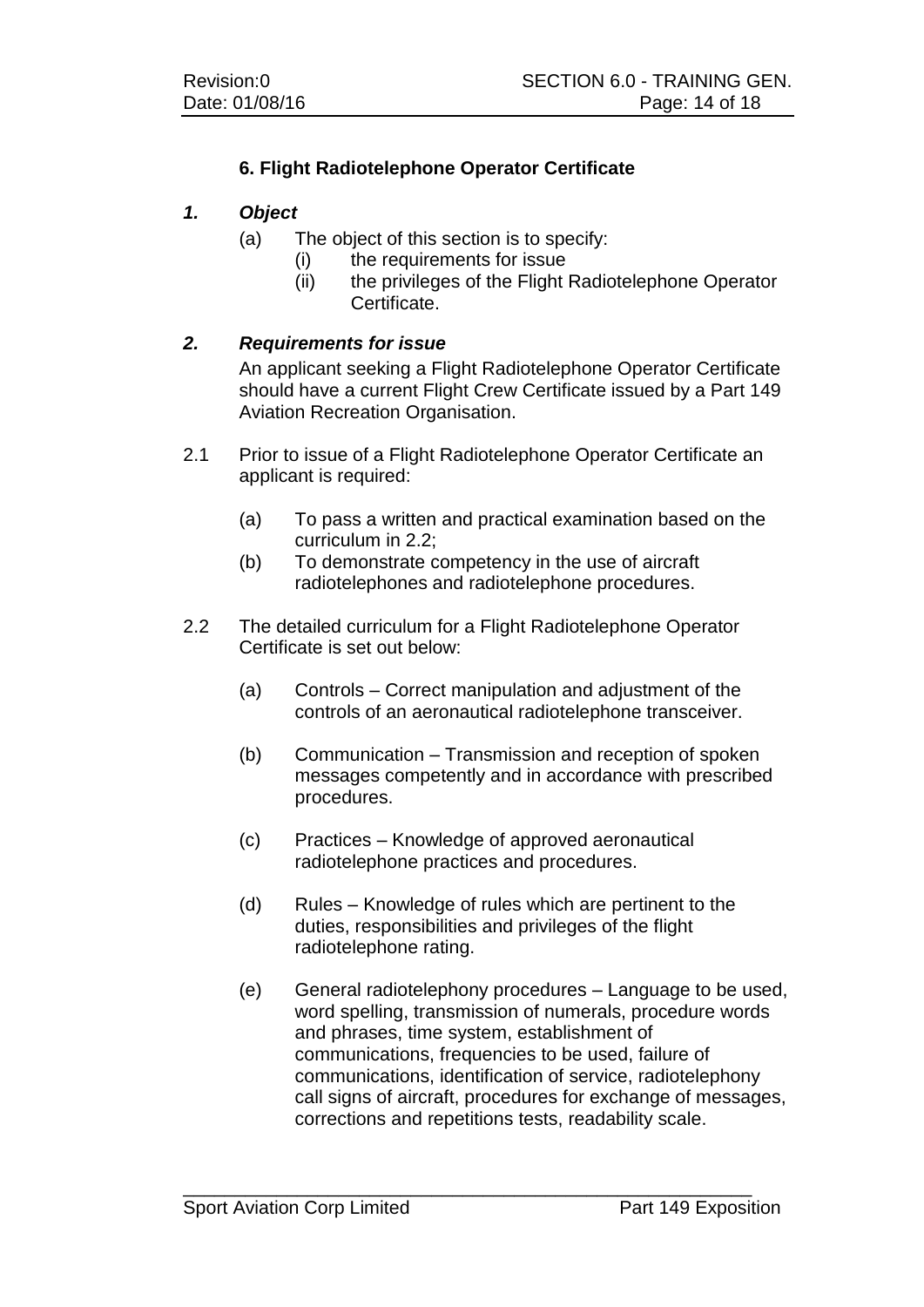- (f) Distress and urgency communications Definitions, distress and urgency signals; distress communications; action by the aircraft in distress, imposition of silence, action by all other stations, termination of distress communications, urgency communications; action by aircraft reporting an urgency condition.
- (g) Phraseology and procedures Standard radiotelephony phraseologies and procedures for all VFR operations, takeoff, approach, and landing, at both Air Traffic Controlled Aerodromes and Flight Service Aerodromes, and en route.

#### **Note;**

Where the applicant is the holder of a Flight Radio Telephone Operator (FRTO) rating then this is acceptable as a pass in the SAC flight radiotelephony written examination.

(Reference: AC61-1.3 Page 21)

### *3. Recent Experience Requirements*

A Flight Radiotelephone Operator Certificate will remain current as long as the Flight Crew Certificate issued by a Part 149 Aviation Recreation Organisation also remains current.

### *4. Privileges*

A Flight Radiotelephone Operator Certificate authorises the holder to operate an aeronautical radiotelephone transceiver while operating an aircraft under their Part 149 Flight Crew Certificate.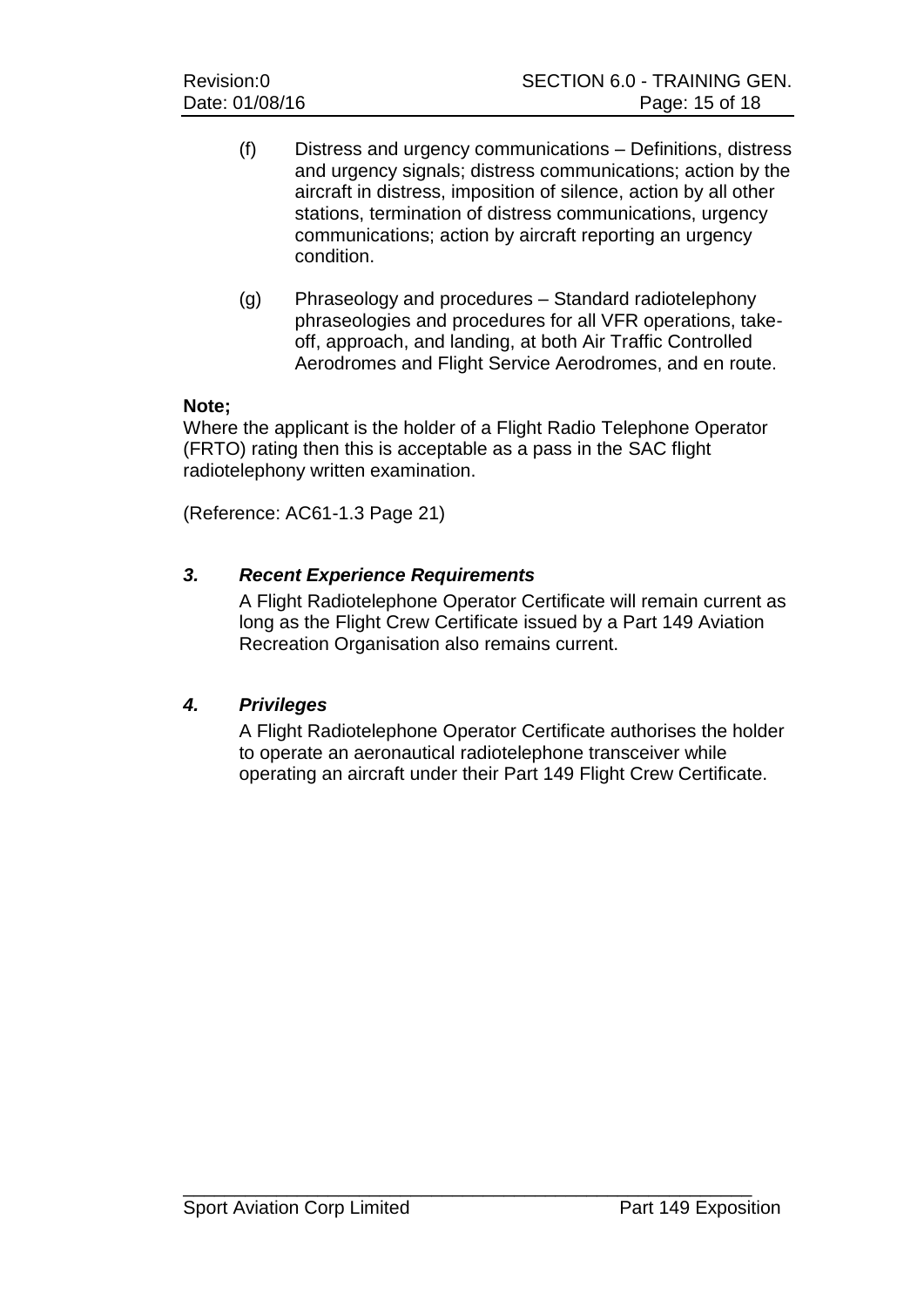## **7. Microlight Aerobatic Rating**

## *1. Object*

(a) The object of this section is to specify the:

- (i) requirements for issue<br>(ii) recent experience requ
- recent experience requirements
- (iii) privileges of the Microlight Aerobatic Rating
- (iv) instructor qualifications

### *2. Requirements for issue*

An applicant seeking a Microlight Aerobatic Rating should have a current Microlight Flight Crew Certificate to Intermediate or Advanced standard issued by a Part 149 Aviation Recreation Organisation.

2.1 Prior to issue of a Microlight Aerobatic Rating an applicant is required:

- (i) To receive a course of ground training in the theory of aerobatics;
- (ii) To pass a written and practical examination based on the curriculum in 2.2;
- (iii) To receive flight training in a dual controlled aeroplane certificated for aerobatic manoeuvres;
- (iv) To demonstrate competency in performing basic aerobatic manoeuvres.

**Note:** It is strongly recommended that all microlight aircraft carrying out aerobatics be fitted with a G meter and a ballistic recovery parachute.

2.2 The detailed curriculum for a Microlight Aerobatic Rating is set out below:

- (a) Aeroplane Limitations Understand the concept of design load limitations and the safety factor applied (G limits), the high speed stall, maximum manoeuvering speed, aircraft weight and balance.
- (b) Aerobatic Terminology Understand the basic terminology used in aerobatic flight.
- (c) Practices Knowledge, and performance, of basic aerobatic manoeuvres practices and procedures including the:
	- (i) Loop
	- (ii) Stall turn
	- (iii) Roll
	- (iv) Spin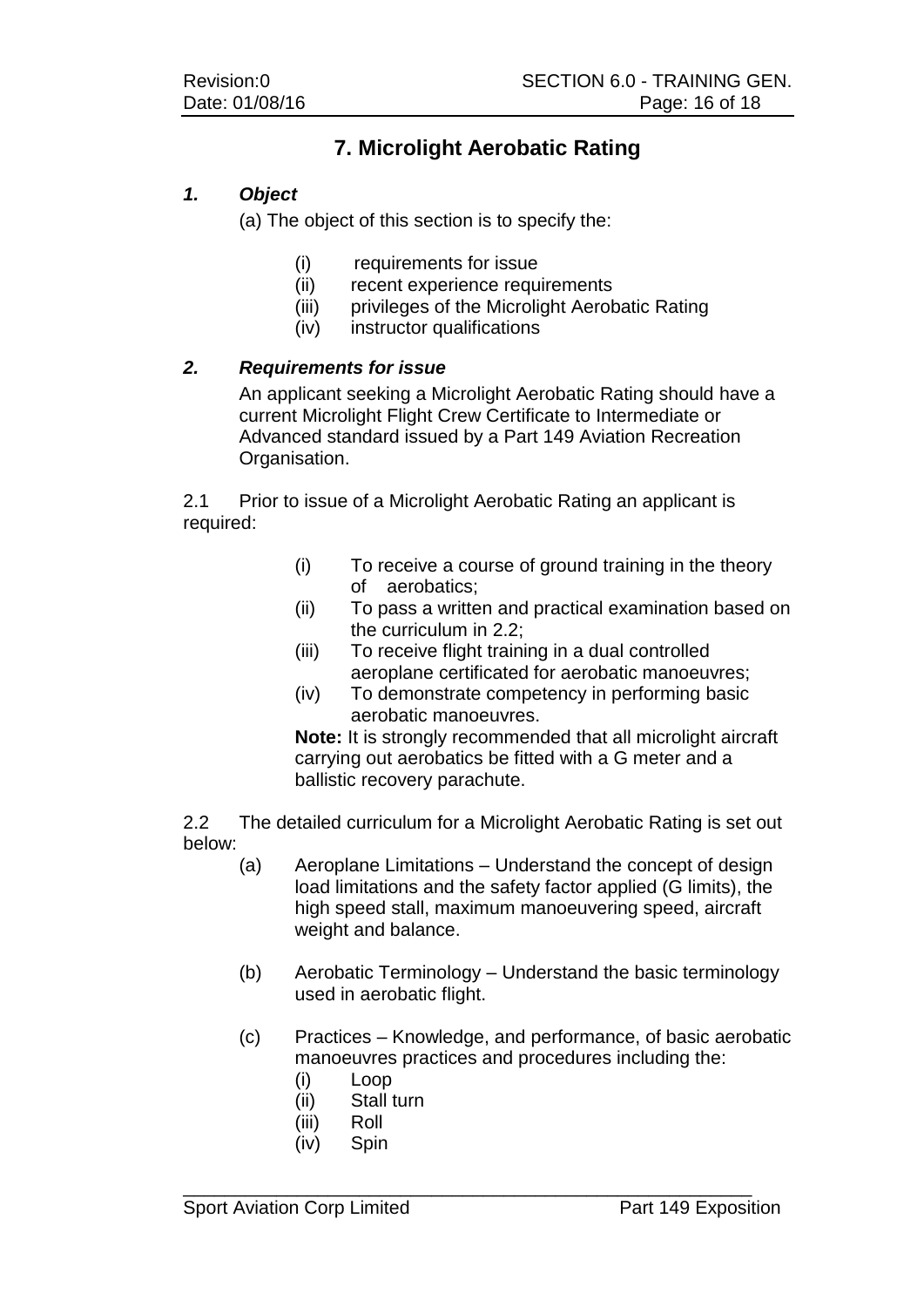- (d) Civil Aviation Rules Knowledge of Rules which are pertinent to the performance, responsibilities, and privileges of the Microlight Aerobatic Rating.
- (e) Demonstrate knowledge of the structural, flight, and handling limitations of the aircraft being used for the microlight aerobatic rating.

#### **Note;**

A Microlight Aerobatic Rating may be issued by SAC where the applicant can show proof of previous aerobatic training, or hold a current Aerobatic Rating issued under Part 61, subject to a satisfactory dual check.

#### *3. Recent Experience Requirements*

A Microlight Aerobatic Rating will remain current as long as the Flight Crew Certificate issued by a Part 149 Aviation Recreation Organisation also remains current. Competency for carrying passengers while carrying out aerobatic manoeuvres will be checked at the biennial flight review.

#### *4. Privileges*

A Microlight Aerobatic Rating authorises the holder to perform aerobatic manoeuvres in a microlight aircraft while carrying a passenger over 3000ft ASL or down to 1500ft ASL solo, under their Part 149 Flight Crew Certificate.

### *5. Instructor Requirements*

- (a) Persons giving instruction for the microlight aerobatic rating shall be either;
	- (i) a Part 61 Instructor with a Part 61 Aerobatic Rating holding a Part 149 microlight Instructor certificate; or
	- (ii) a Part 149 Instructor with a Microlight Aerobatic Rating.

### *6. Authority*

### **Part 61 Subpart L - Aerobatic Flight Rating**

61.551(a)(1)(ii), 61.551(a)(2)(ii), 61.551(a)(3)(ii), 61.551(c)(1), 61.553, 61.555, 61.557